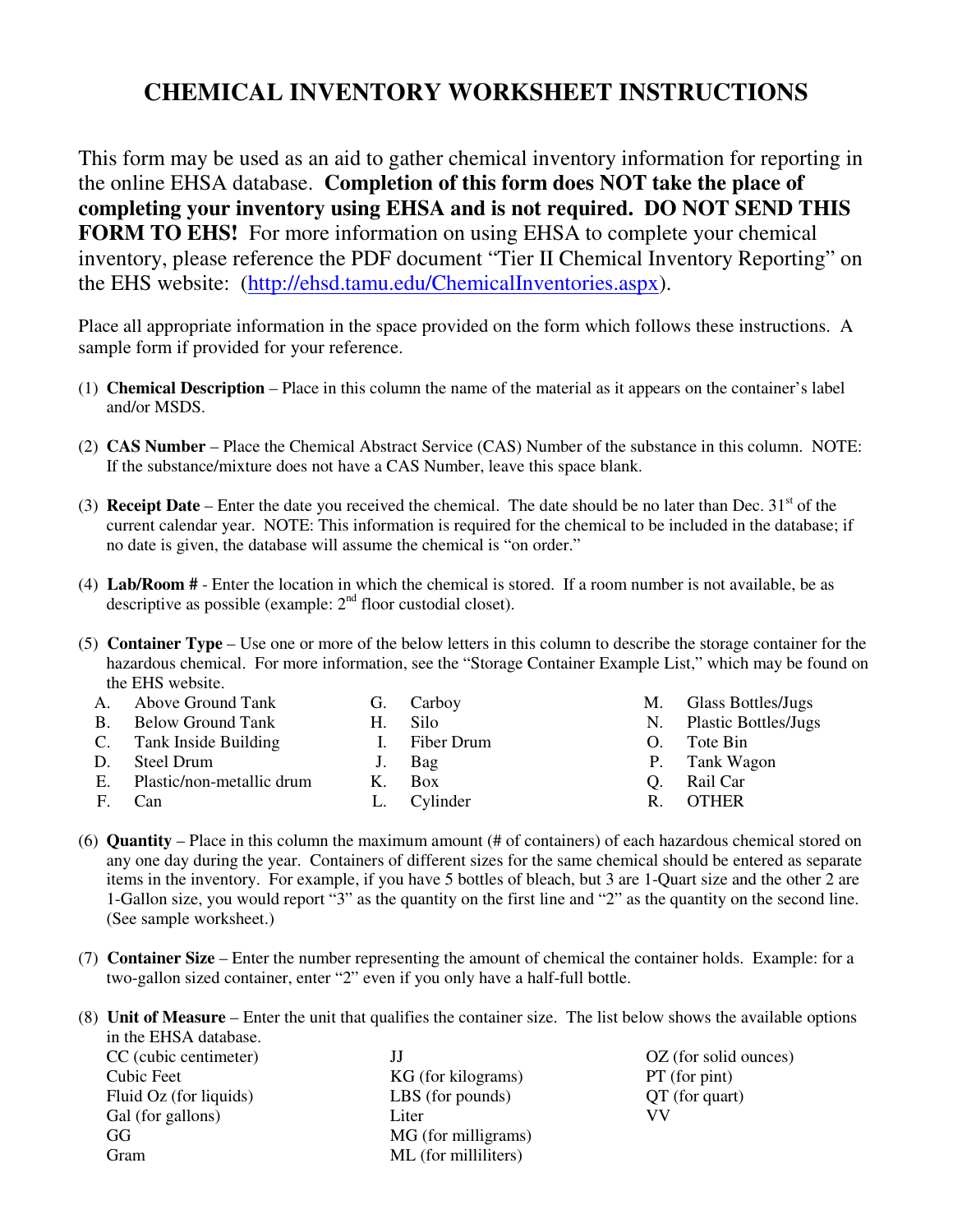- (9) **Chemical Hazards** Use one of the following Roman numerals in this column to describe the **hazards** for the chemical. These categories are defined using key words (italicized) found on either the product label or the MSDS.
	- I Fire Hazard includes products which are *flammable, combustible liquid, pyrophoric*, and/or an *oxidizer.*
	- II Pressure Hazard includes products which are *explosive* or *compressed gases*.
	- III Reactivity Hazard includes products which are *unstable reactives, organic peroxides*, and/or *water reactive*.
	- IV Acute(immediate) Health Hazards includes products which are *highly toxic, corrosive, toxic, irritants, sensitizers,* and other hazardous chemicals which cause an *adverse effect to a target organ within a short period of time.*
	- V Chronic(delayed) Health Hazard includes products which are *carcinogens, mutagens, or teratogens*, and other hazardous chemicals which cause an *adverse effect on target organ after a long period of time*.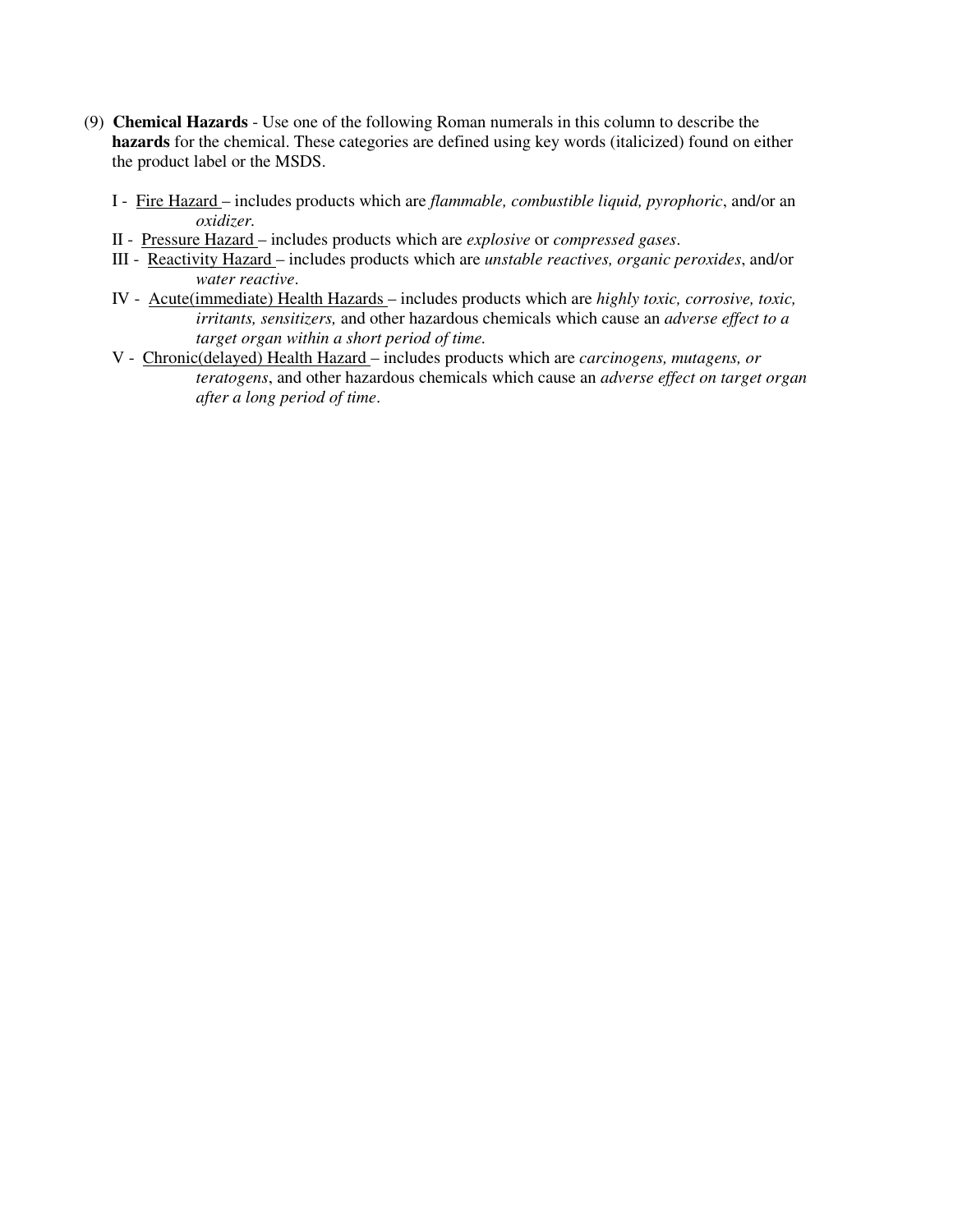## **TABLE I**

#### **WORK AREA CHEMICAL INVENTORY WORKSHEET**

1. PERSON IN CHARGE Dr. Inventory Training

2. TELEPHONE No. 845-####

3. BLDG. NAME & No.  $\qquad$  Granada Bldg (#1602)

4. DEPARTMENT Environmental Health & Safety

| <b>Chemical Description</b><br>(Name as on container)(1)* | CAS No. (2)*  | Receipt<br>Date (3) | Lab/<br>Room<br># $(4)$ | <b>Container</b><br>Type (5) | Quantity<br>(# of)<br><b>Containers)</b><br>(6) | Container<br><b>Size (7)</b> | Unit of<br><b>Measure</b><br>(8) | <b>Chemical</b><br>Hazard(s)<br>(9) |
|-----------------------------------------------------------|---------------|---------------------|-------------------------|------------------------------|-------------------------------------------------|------------------------------|----------------------------------|-------------------------------------|
| Acetone                                                   | $67 - 64 - 1$ | 5/23/10             | 230                     | M                            | 1                                               | 4                            | Liter                            | I                                   |
| Clorox Regular Bleach                                     |               | 8/20/10             | 230                     | N                            | 3                                               | $\mathbf{1}$                 | QT                               | IV                                  |
| Clorox Regular Bleach                                     |               | 8/20/10             | 230                     | N                            | $\overline{2}$                                  | $\mathbf{1}$                 | <b>GAL</b>                       | ${\rm IV}$                          |
| Silica Gel                                                | 63231-67-4    | 12/1/09             | 230                     | $\mathsf{N}$                 | $\mathbf{1}$                                    | 500                          | Gram                             | IV, V                               |
|                                                           |               |                     |                         |                              |                                                 |                              |                                  |                                     |
|                                                           |               |                     |                         |                              |                                                 |                              |                                  |                                     |
|                                                           |               |                     |                         |                              |                                                 |                              |                                  |                                     |
|                                                           |               |                     |                         |                              |                                                 |                              |                                  |                                     |
|                                                           |               |                     |                         |                              |                                                 |                              |                                  |                                     |
|                                                           |               |                     |                         |                              |                                                 |                              |                                  |                                     |
|                                                           |               |                     |                         |                              |                                                 |                              |                                  |                                     |
|                                                           |               |                     |                         |                              |                                                 |                              |                                  |                                     |
|                                                           |               |                     |                         |                              |                                                 |                              |                                  |                                     |
|                                                           |               |                     |                         |                              |                                                 |                              |                                  |                                     |
|                                                           |               |                     |                         |                              |                                                 |                              |                                  |                                     |
|                                                           |               |                     |                         |                              |                                                 |                              |                                  |                                     |
|                                                           |               |                     |                         |                              |                                                 |                              |                                  |                                     |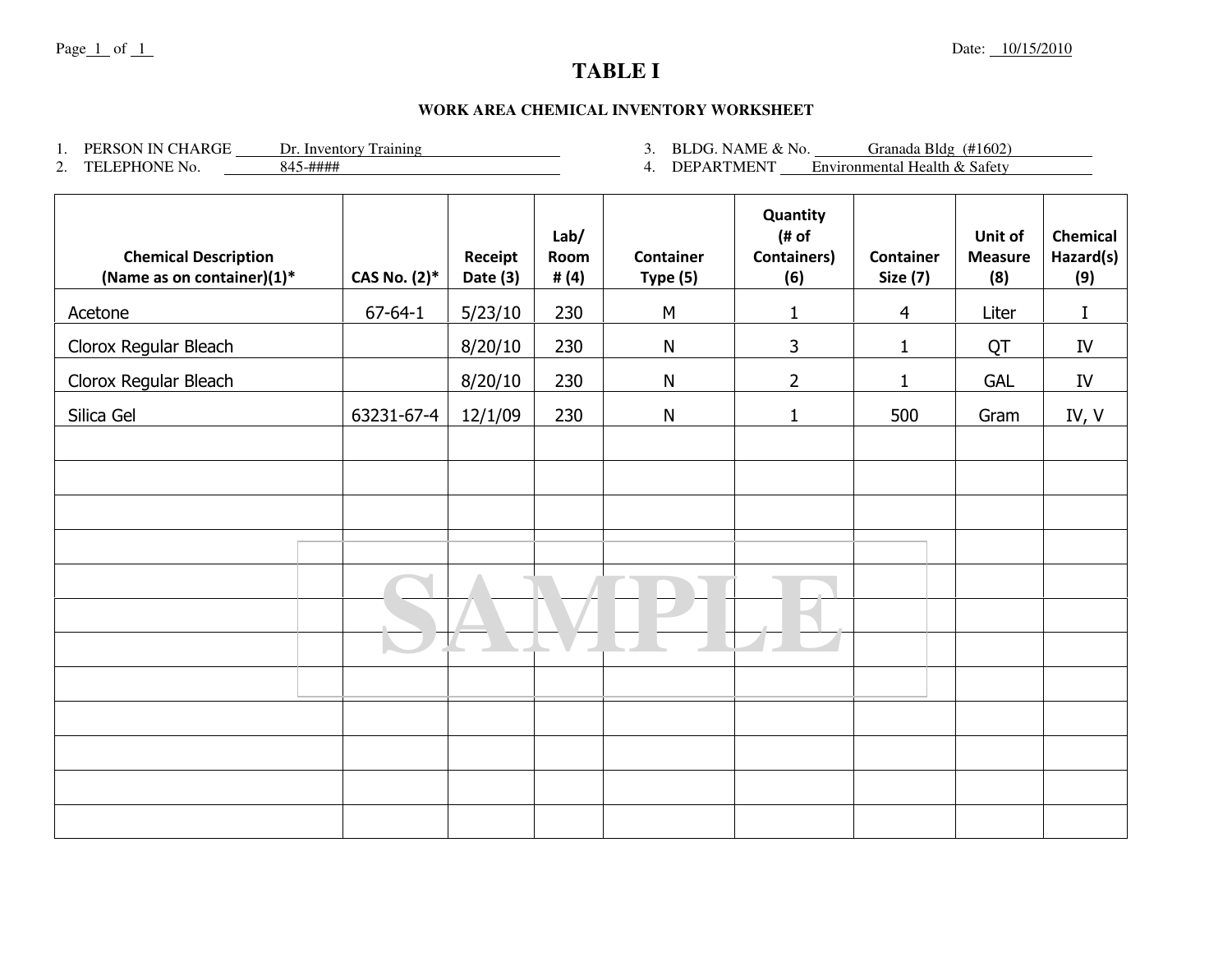## **TABLE I**

#### **WORK AREA CHEMICAL INVENTORY WORKSHEET**

1. PERSON IN CHARGE<br>2. TELEPHONE No. <u> </u>

3. BLDG. NAME & No.<br>4. DEPARTMENT <u>\_\_\_\_\_</u>

| <b>Chemical Description</b><br>(Name as on container)(1) | <b>CAS No. (2)</b> | Receipt<br>Date (3) | Lab/<br>Room<br># $(4)$ | <b>Container</b><br>Type $(5)$ | Quantity<br>$($ # of<br><b>Containers)</b><br>(6) | Container<br><b>Size (7)</b> | Unit of<br><b>Measure</b><br>(8) | Chemical<br>Hazard(s)<br>(9) |
|----------------------------------------------------------|--------------------|---------------------|-------------------------|--------------------------------|---------------------------------------------------|------------------------------|----------------------------------|------------------------------|
|                                                          |                    |                     |                         |                                |                                                   |                              |                                  |                              |
|                                                          |                    |                     |                         |                                |                                                   |                              |                                  |                              |
|                                                          |                    |                     |                         |                                |                                                   |                              |                                  |                              |
|                                                          |                    |                     |                         |                                |                                                   |                              |                                  |                              |
|                                                          |                    |                     |                         |                                |                                                   |                              |                                  |                              |
|                                                          |                    |                     |                         |                                |                                                   |                              |                                  |                              |
|                                                          |                    |                     |                         |                                |                                                   |                              |                                  |                              |
|                                                          |                    |                     |                         |                                |                                                   |                              |                                  |                              |
|                                                          |                    |                     |                         |                                |                                                   |                              |                                  |                              |
|                                                          |                    |                     |                         |                                |                                                   |                              |                                  |                              |
|                                                          |                    |                     |                         |                                |                                                   |                              |                                  |                              |
|                                                          |                    |                     |                         |                                |                                                   |                              |                                  |                              |
|                                                          |                    |                     |                         |                                |                                                   |                              |                                  |                              |
|                                                          |                    |                     |                         |                                |                                                   |                              |                                  |                              |
|                                                          |                    |                     |                         |                                |                                                   |                              |                                  |                              |
|                                                          |                    |                     |                         |                                |                                                   |                              |                                  |                              |
|                                                          |                    |                     |                         |                                |                                                   |                              |                                  |                              |